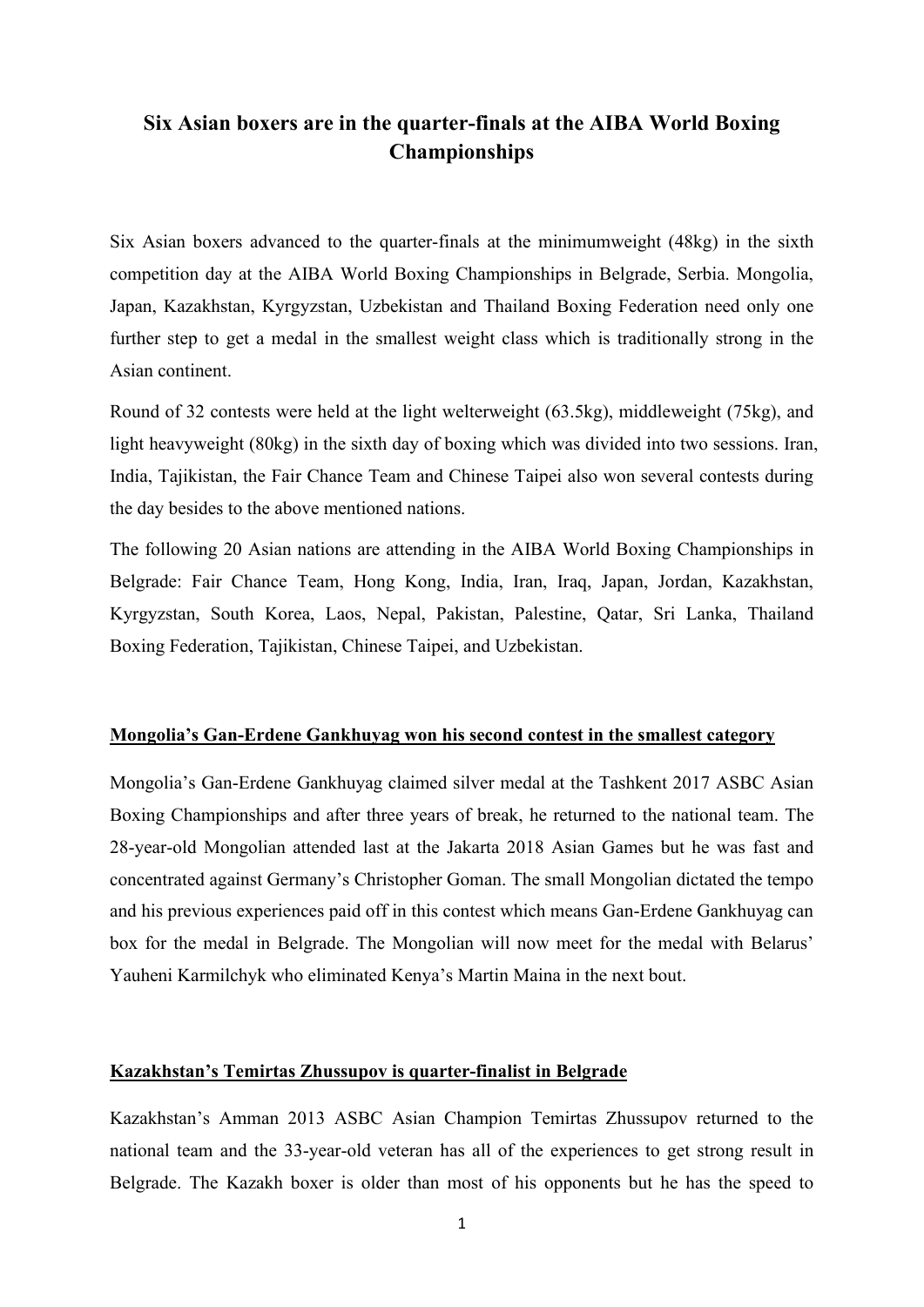handle his tasks in the international events. Zhussupov found his best rhythm against Serbia's 19-year-old Omer Ajetovic in the middle of the first round and his excellent tempo stopped his opponent's attacks. The Serbian gave in everything to the bout on home soil but Zhussupov had the tactical knowledge to win this contest. He will be meeting for the guaranteed medal with Uzbekistan's two-time ASBC Asian Champion Nodirjon Mirzakhmedov in the quarter-finals of the minimumweight (48kg).

### **India's Sumit eliminated a Tajik talent on Day6**

India's promising Sumit was quarter-finalist at the Kielce 2021 AIBA Youth World Boxing Championships this April and the 19-year-old boxer immediately won their Elite National Championships last month. Following his national success, the young Indian received the right to attend in the AIBA World Boxing Championships and he proved his excellent technical skills. Sumit was quicker than Tajikistan's 20-year-old Abdumalik Boltayev and took the lead on the scorecards. The Tajik, who competed also at the ASBC Asian Elite Boxing Championships, could not adopt the rhythm of the bout and Sumit eliminated him.

## **Fair Chance Team's strong triumphs in the sixth competition day**

Fair Chance Team's young Suliman Aslami competed in the Dubai 2021 ASBC Asian Elite Boxing Championships and he was excellent in his opening tough contest at the AIBA World Boxing Championships. The 22-year-old middleweight (75kg) boxer had the strong fighting spirit to beat Kenya's Edwin Owuor Okongo in the preliminary round of 32. His compatriot, another Fair Chance Team's member, Silab Noori is even younger, he is only 19 but he dictated the tempo against Japan's Ren Umemura at the light heavyweight (80kg). The Japanese was more experienced, began his international campaign in 2013 but Noori had strong fighting style to win their contest.

## **Kazakhstan's Nurbek Oralbay won the battle of the future stars**

Kazakhstan's AIBA Youth World Champion Nurbek Oralbay is a 21-year-old talent who can box in his first major elite competition following his impressive junior and youth career.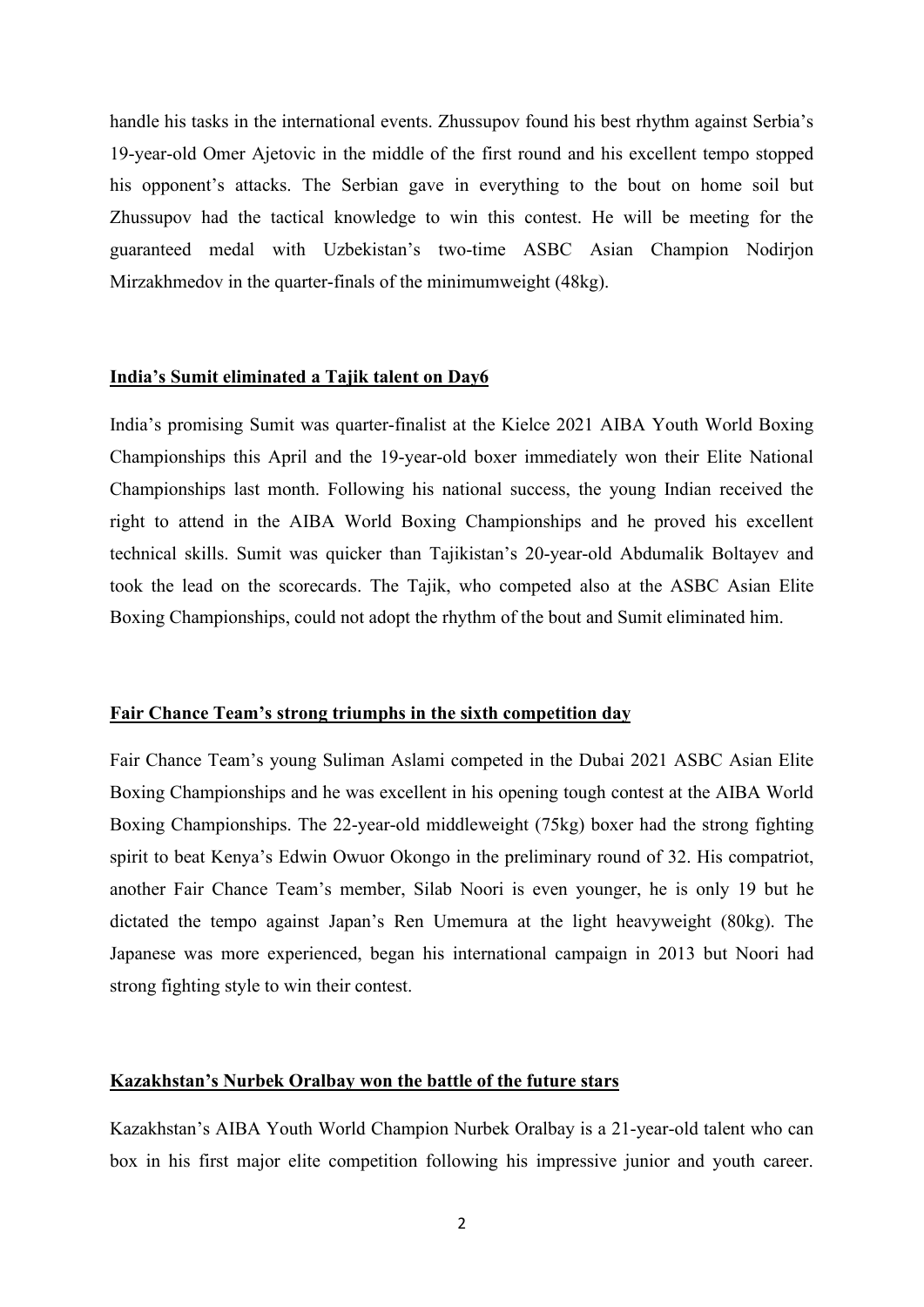Nurbek Oralbay spent most of his time in the recent two and half years to compete as many elite international tournaments as possible to know his rivals at the light heavyweight (80kg). The Kazakh had an impressive bout against Brazil's 19-year-old Isaias Ribeiro Filho which was the battle of the future stars. Oralbay dictated the tempo which was adopted by the Brazilian but in this hard strategic game play, the Kazakh was better.

## **Tajikistan's Shabbos Negmatulloev knocked out his African rival**

Tajikistan's Shabbos Negmatulloev won bronze medal already at the 2013 AIBA Junior World Boxing Championships and he had strong experiences from all levels of events. The 24-year-old light heavyweight (80kg) boxer impressed in the first exchanges against Sierra Leone's Samuel Kamara and landed tough punches. The FISU University World Champion Tajik arrived to Belgrade to get a medal following he was quarter-finalist at the Hamburg 2017 edition. The referee counted the African boxer in the opening minute but Kamara was still able to continue the contest until he was knocked out by Negmatulloev.

# **Iran's Gheslaghi and Kyrgyzstan's Bekzhigit Uulu had strong performance at the light heavyweight (80kg)**

Iran's Meysam Gheslaghi caused a serious surprise in the Dubai 2021 ASBC Asian Elite Boxing Championships when he eliminated Kazakhstan's AIBA World Champion Bekzad Nurdauletov and claimed silver medal. The Iranian spent a short time in the ring against Chinese Taipei's Chung Chia Yao and after the second standing counts, the referee confirmed his RSC success. Kyrgyzstan's Omurbek Bekzhigit Uulu moved up to the light heavyweight (80kg) and caused a sensational result in the sixth day of boxing when he defeated England's Bocskai Memorial Tournament marine, George Crotty.

*"My coaches told me in the recent months to try to control my tempo and I tried to calmed down today to box and not only fight. I was more patient than any of my previous events and defeated the strong English boxer today,"* said Kyrgyzstan's Omurbek Bekzhigit Uulu following his emotional success.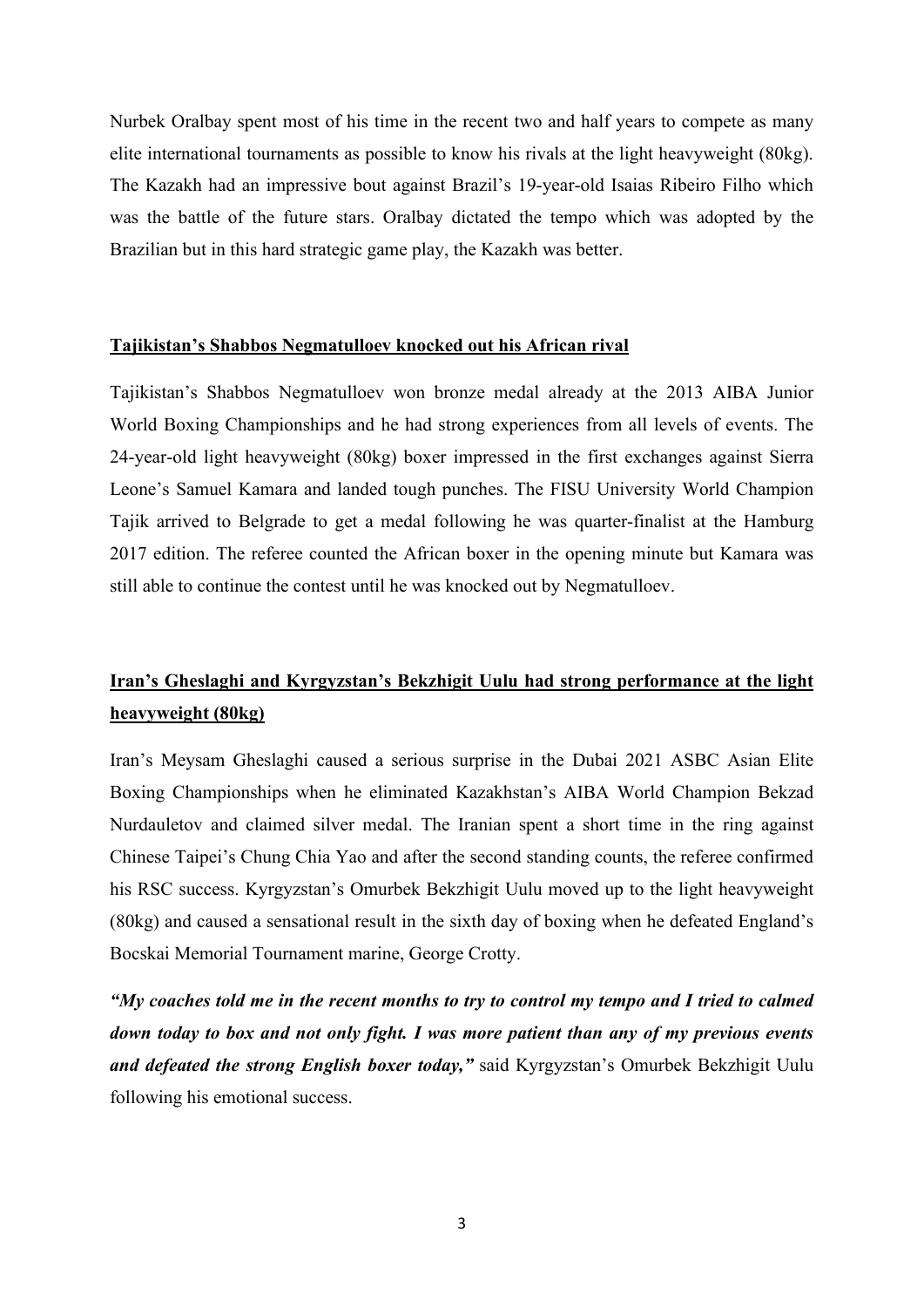### **Kyrgyzstan's Mirlan Turkbay Uulu and Japan's Kazuma Aratake are in the Top8**

Kyrgyzstan's Mirlan Turkbay Uulu competed in the Sportaccord World Combat Games already in 2013 and he achieved medals in several events including a bronze at the Bangkok 2019 ASBC Asian Boxing Championships. The experienced Kyrgyz was smart against Armenia's Seyran Yeghikyan and eliminated his Caucasian opponent with his impressive technical skills. Japan's Kazuma Aratake is a 19-year-old talent who met with Russian Boxing Federation's Edmond Khudoyan and following his opponent's third warning, the referee disqualified the Russian.

### **Wuttichai Yurachai is Thailand's first quarter-finalist**

Thailand Boxing Federation's Wuttichai Yurachai is a 29-year-old boxer who moved down to the minimumweight (48kg) in the recent months and returned to his original roots. The Cologne Boxing World Cup winner Thai opened the first round with excellent punches against Chinese Taipei's Lin Hong Da who returned to the national team. The experienced Thai spent the recent one and half year to strengthen his defensive skills and that hard work delivered for him a place in the quarter-finals.

### **Uzbekistan's Mujibullo Tursunov has done an impressive debut**

Uzbekistan's Mujibullo Tursunov is a new addition to their elite national team who earned silver medal at the CISM Military World Boxing Championships. The 22-year-old Uzbek won the Zolotarev Memorial Tournament but competed mostly in national events. The soldier in the Uzbek Army had a strong Asian opponent, Japan's Taiga Imanaga who achieved medals in ASBC junior and youth competitions in the past. Tursunov knew that he is stronger and he had the outstanding fighting skills to win his debuting contest in Belgrade.

### **Shiva Thapa and Lai Chu En won their contests at the light welterweight (63.5kg)**

India's Shiva Thapa is their most experienced boxer in the national team who met with a strong African resistance today, Sierra Leone's John Brown had better performance than anyone expected in Belgrade. The former ASBC Asian Champion Thapa landed the stronger